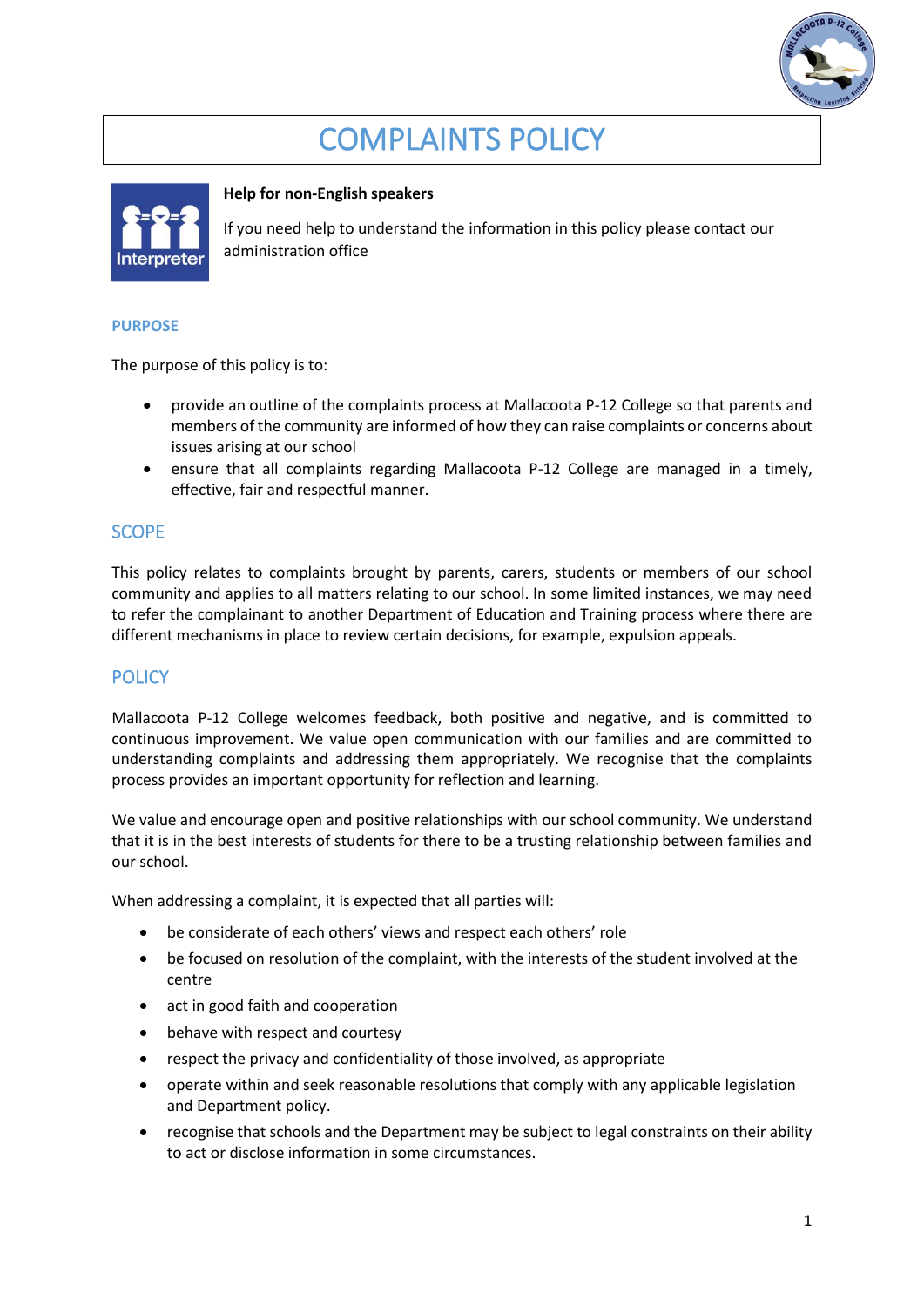

## Preparation for raising a concern or complaint

Mallacoota P-12 College encourages parents, carers or members of the community who may wish to submit a complaint to:

- carefully consider the issues you would like to discuss
- remember you may not have all the facts relating to the issues that you want to raise
- think about how the matter could be resolved
- be informed by checking the policies and guidelines set by the Department and Mallacoota P-12 College (see "Further Information and Resources" section below).

#### Support person

You are welcome to have a support person to assist you in raising a complaint with our school. Please advise us if you wish to have a support person to assist you, and provide their name, contact details, and their relationship to you.

#### Complaints process

Mallacoota P-12 College is always happy to discuss with parents/carers and community members any concerns that they may have. Concerns in the first instance should be directed to your child's teacher, Year Level Coordinators, Assistant Principal or Principal. Where possible, school staff will work with you to ensure that your concerns are appropriately addressed.

Where concerns cannot be resolved in this way, parents or community members may wish to make a formal complaint to the Principal.

If you would like to make a formal complaint, in most cases, depending on the nature of the complaint raised, our school will first seek to understand the issues and will then convene a resolution meeting with the aim of resolving the complaint together. The following process will apply:

- **1. Complaint received:** Please either email, telephone or arrange a meeting through the administration office with the Principal, to outline your complaint so that we can fully understand what the issues are. We can discuss your complaint in a way that is convenient for you, whether in writing, in person or over the phone.
- **2. Information gathering:** Depending on the issues raised in the complaint, the Principal, Assistant Principal or nominee may need to gather further information to properly understand the situation. This process may also involve speaking to others to obtain details about the situation or the concerns raised.
- **3. Response:** Where possible, a resolution meeting will be arranged with the Principal to discuss the complaint with the objective of reaching a resolution satisfactory to all parties. If after the resolution meeting we are unable to resolve the complaint together, we will work with you to produce a written summary of the complaint in the event you would like to take further action about it. In some circumstances, the Principal may determine that a resolution meeting would not be appropriate. In this situation, a response to the complaint will be provided in writing.
- **4. Timelines:** Mallacoota P-12 College will acknowledge receipt of your complaint as soon as possible (usually within two school days) and will seek to resolve complaints in a timely manner. Depending on the complexity of the complaint, Mallacoota P-12 College may need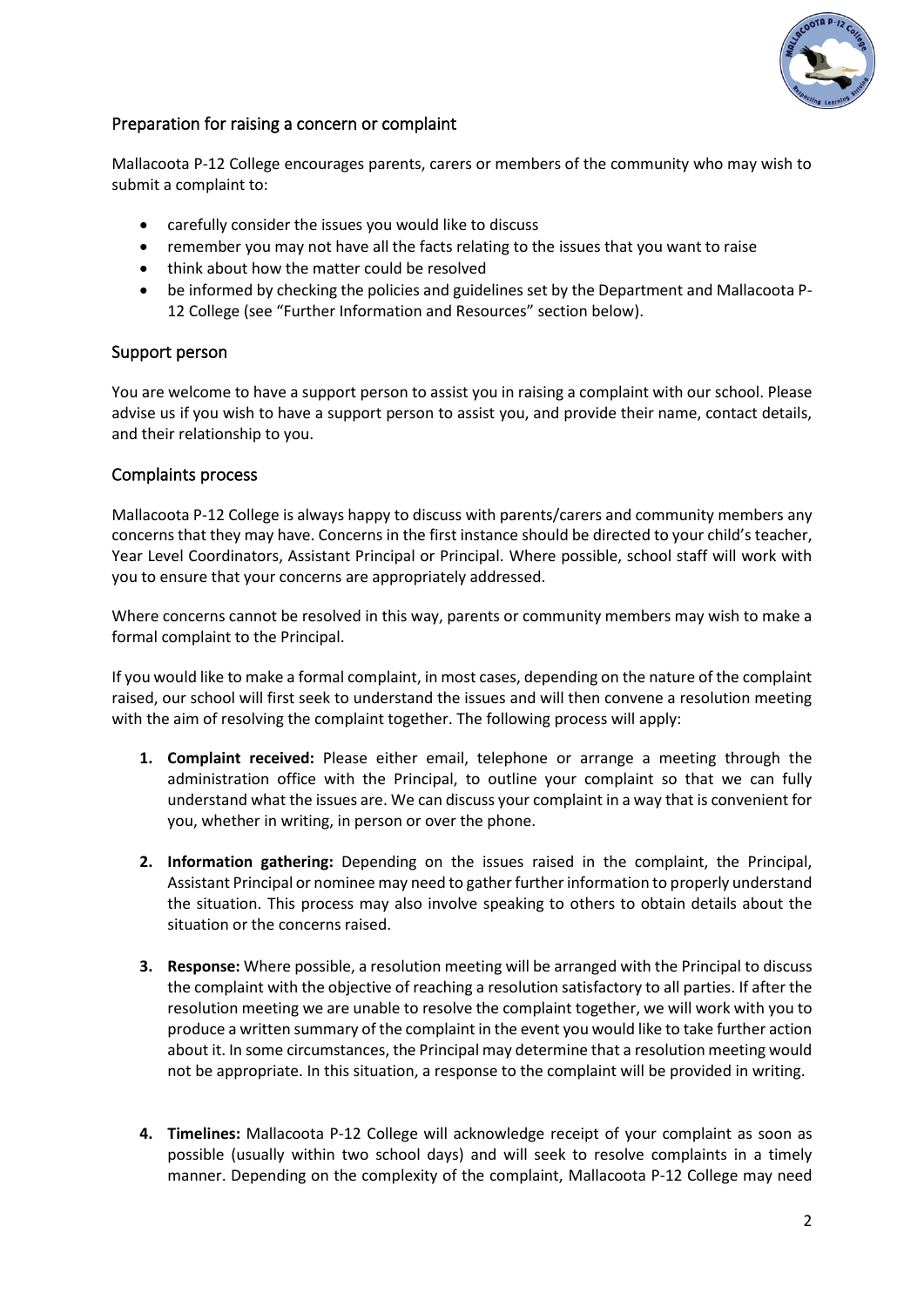

some time to gather enough information to fully understand the circumstances of your complaint. We will endeavour to complete any necessary information gathering and hold a resolution meeting where appropriate within 10 working days of the complaint being raised. In situations where further time is required, Mallacoota P-12 College will consult with you and discuss any interim solutions to the dispute that can be put in place.

Please note that unreasonable conduct (e.g. vexatious complaints) may need to be managed differently to the procedures in this policy.

### **Resolution**

Where appropriate, Mallacoota P-12 College may seek to resolve a complaint by:

- an apology or expression of regret
- a change of decision
- a change of policy, procedure or practice
- offering the opportunity for student counselling or other support
- other actions consistent with school values that are intended to support the student, parent and school relationship, engagement, and participation in the school community.

In some circumstances, Mallacoota P-12 College may also ask you to attend a meeting with an independent third party, or participate in a mediation with an accredited mediator to assist in the resolution of the dispute.

#### Escalation

If you are not satisfied that your complaint has been resolved by the school, or if your complaint is about the Principal and you do not want to raise it directly with them, then the complaint should be referred to the South Eastern Victorian Region by emailing **[sevr@edumail.vic.gov.au](mailto:sevr@edumail.vic.gov.au)** or by phoning 1300 338 738

Mallacoota P-12 College may also refer a complaint to South Eastern Victorian Region if we believe that we have done all we can to address the complaint.

For more information about the Department's parent complaints process, including the role of the Regional Office, please see: Raise a complaint or [concern about your school](https://www.education.vic.gov.au/parents/going-to-school/Pages/school-complaints.aspx#policy) .

#### **COMMUNICATION**

This policy will be communicated to our school community in the following ways: Available publicly on school website

- Included in staff induction processes
- Included in our staff handbook/manual
- Included in transition and enrolment packs
- Annual reference in school newsletter